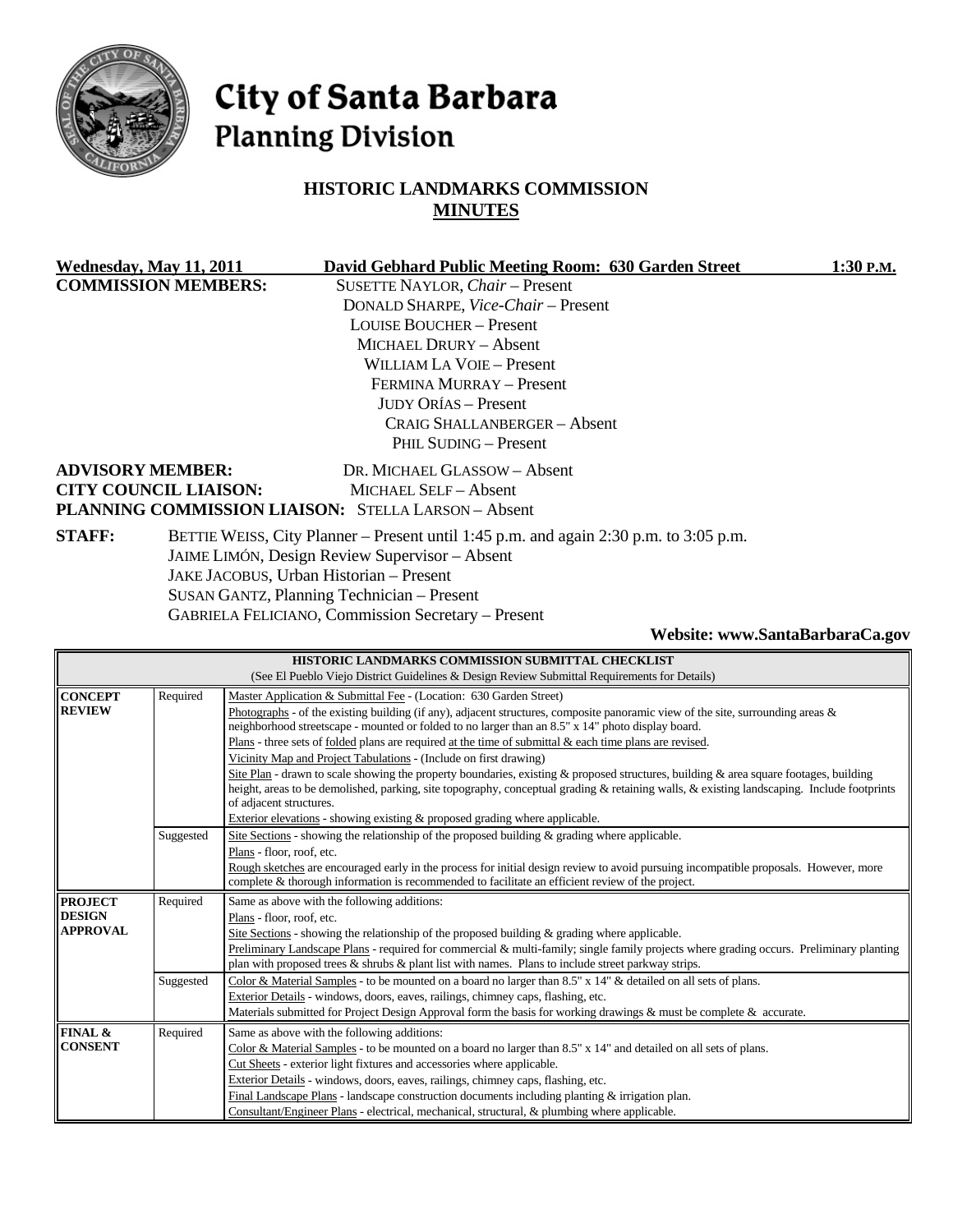### **PLEASE BE ADVISED**

- \*\* All approvals made by the Historic Landmarks Commission (HLC) are based on compliance with Municipal Code Chapter 22.69 and with adopted HLC guidelines. Some agenda items received a mailed notice and were subject to a public hearing.
- \*\* The approximate time the project would be reviewed was listed to the left of each item on the agenda; and now the actual time is shown. It was suggested that applicants arrive 15 minutes early. The agenda schedule was subject to change as cancellations occurred. Staff would have notified applicants of time changes.
- \*\* The applicant's presence was required. If an applicant was not present, the item would be postponed indefinitely. If an applicant cancelled or postponed an item without providing advance notice, the item would be postponed indefinitely and would not be placed on the following HLC agenda. In order to reschedule the item for review, the applicant must fill out and file a Supplemental Application Form at 630 Garden Street (Community Development Department) and submit appropriate plans.
- \*\* The Commission may grant an approval for any project scheduled on the agenda if sufficient information has been provided and no other discretionary review is required. Substitution of plans is not allowed, if revised plans differing from the submittal sets were brought to the meeting, motions for Project Design Approval or Final Approval would be contingent upon staff review for code compliance.
- \*\* Concept review comments are generally valid for one year. Per SBMC 22.68.110, a project design approval is valid for three years from the date of the approval unless a time extension has been granted or a building permit has been issued. Projects with a valid land use approval will also automatically extend the project design approval expiration date.
- \*\* The Commission may refer items to the Consent Calendar for Project Design Approval and Final Historic Landmarks Commission approval.
- **\*\* Decisions of the HLC may be appealed to the City Council. For further information on appeals, contact the Planning Division Staff or the City Clerk's office. Appeals must be in writing and must be filed with the City Clerk at City Hall within ten (10) calendar days of the meeting at which the Commission took action or rendered its decision.**
- \*\* **AMERICANS WITH DISABILITIES ACT:** In compliance with the Americans with Disabilities Act, if you need special assistance to gain access to, comment at, or participate in this meeting, please contact the Planning Division at (805) 564-5470, extension 3310. If possible, notification at least 48 hours prior to the meeting will enable the City to make reasonable arrangements in most cases.
- \*\* **AGENDAS, MINUTES and REPORTS:** Copies of all documents relating to agenda items are available for review at 630 Garden St. and agendas and minutes are posted online at [www.SantaBarbaraCa.gov](http://www.santabarbaraca.gov/)/hlc. **Materials related to an item on this agenda submitted to the HLC after distribution of the agenda packet are available for public inspection in the Community Development Department located at 630 Garden St., during normal business hours.** If you have any questions or wish to review the plans, please contact Susan Gantz, at (805) 564-5470, extension 3311, or by email at [SGantz@SantaBarbaraCA.gov](mailto:SGantz@SantaBarbaraCA.gov). Office hours are 8:30 A.M. to 4:00 P.M., Monday through Thursday, and every other Friday. Please check our website under *City Calendar* to verify closure dates.

### **LICENSING ADVISORY:**

The Business and Professions Code of the State of California and the Municipal Code of the city of Santa Barbara restrict preparation of plans for certain project types to licensed professionals. Applicants are encouraged to consult with Building and Safety Staff or Planning Staff to verify requirements for their specific projects.

Unlicensed persons are limited to the preparation of plans for:

- $\triangleright$  Single or multiple family dwellings not to exceed four (4) units per lot, of wood frame construction, and not more than two stories and basement in height;
- ¾ Non-structural changes to storefronts; and,
- ¾ Landscaping for single-family dwellings, or projects consisting solely of landscaping of not more than 5,000 square feet.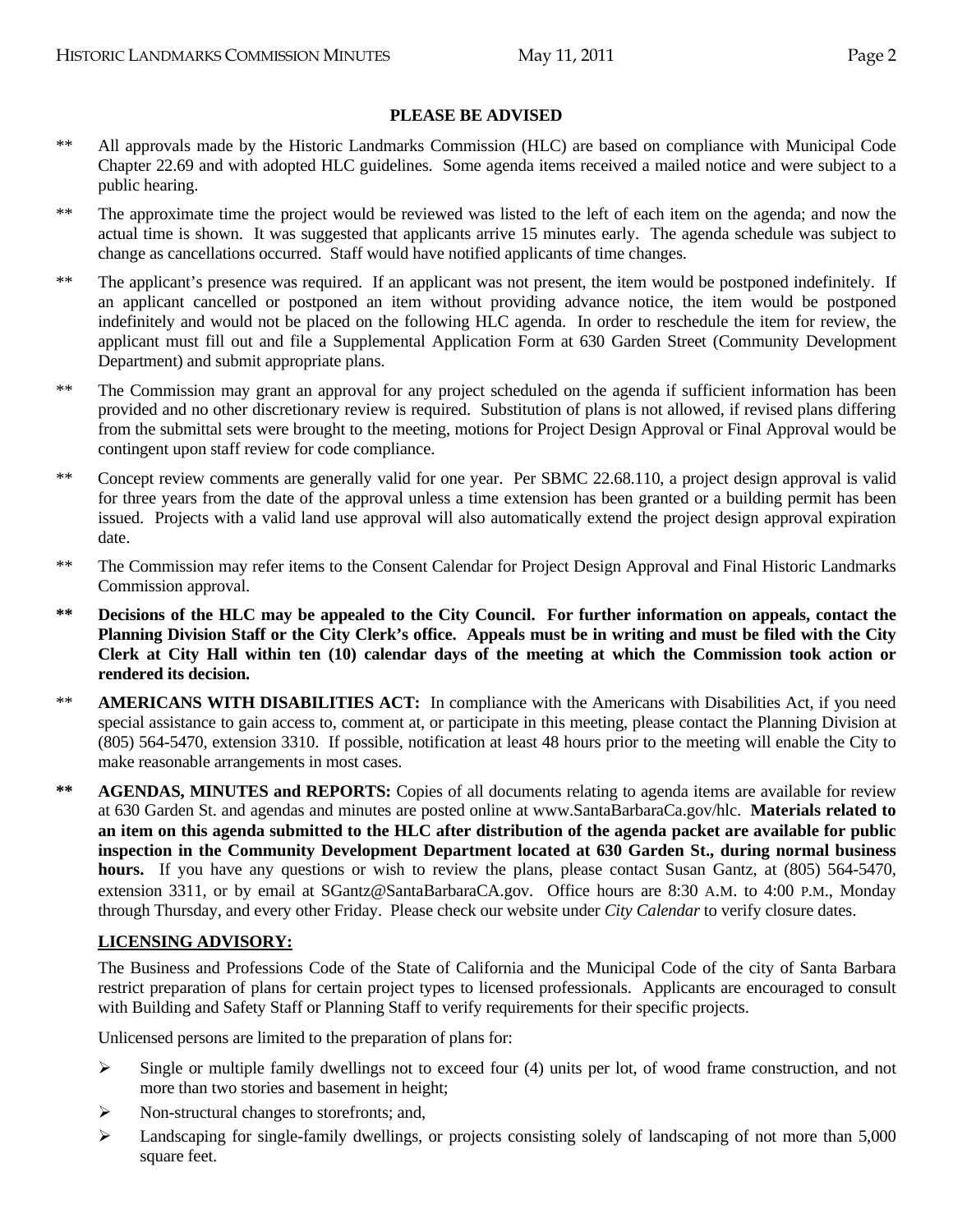### **NOTICE:**

- A. On Friday, May 6, 2011, at 4:00 P.M., the Agenda was duly posted on the indoor and outdoor bulletin boards at the Community Development Department, 630 Garden Street, and online at www.SantaBarbaraCa.gov/hlc.
- B. This regular meeting of the Historic Landmarks Commission was broadcast live on TV Channel 18 and rebroadcast in its entirety on Friday at 1:00 P.M. A live broadcast could also be seen via personal computer by going to [www.santabarbaraca.gov/Government/Video](http://www.santabarbaraca.gov/Government/Video) and then clicking City TV-18 *Live Broadcast*. An archived video copy of this meeting is viewable on computers with high speed internet access by going to [www.santabarbaraca.gov/h](http://www.santabarbaraca.gov/)lc and then clicking *Online Meetings*.

### **SUBCOMMITTEE MEETINGS:**

There was an HLC Designations Subcommittee meeting at 11:00 A.M. on Wednesday, May 11, in the Housing and Redevelopment Conference Room, 630 Garden Street, 2<sup>nd</sup> Floor.

There will be a meeting of the Historic Resources Element Subcommittee at 11:00 A.M. on Thursday, May 19, in the David Gebhard Public Meeting Room, 630 Garden Street.

### **GENERAL BUSINESS:**

A. Public Comment:

No public comment.

B. Approval of the minutes of the Historic Landmarks Commission meeting of April 27, 2011.

| <b>Motion:</b> | Approval of the minutes of the Historic Landmarks Commission meeting of<br>April 27, 2011, with corrections. |  |  |
|----------------|--------------------------------------------------------------------------------------------------------------|--|--|
| Action:        | Suding/Boucher, 7/0/0. (Murray abstained from Item 3. Drury/Shallanberger absent.)                           |  |  |
|                | Motion carried.                                                                                              |  |  |

C. Consent Calendar.

```
Motion: Ratify the Consent Calendar as reviewed by William La Voie. 
Action: Boucher/Sharpe, 7/0/0. (Drury/Shallanberger absent.) Motion carried.
```
- D. Announcements, requests by applicants for continuances and withdrawals, future agenda items, and appeals.
	- 1. Ms. Gantz announced that Commissioners Drury and Shallanberger would be absent from the meeting and Commissioner Murray would be leaving by 5:00 p.m.
	- 2. Commissioner Orías announced that the HLC Historic Element Subcommittee (with respect to the General Plan update) will meet on May 19 in the David Gebhard Public Meeting Room at 11:00 a.m.
	- 3. Commissioner Suding spoke about Commissioner Naylor's resignation and requested a discussion item to receive direction from the City Council, City Administrator and City Attorney with respect to conflict of interest and the Fair Practices Act.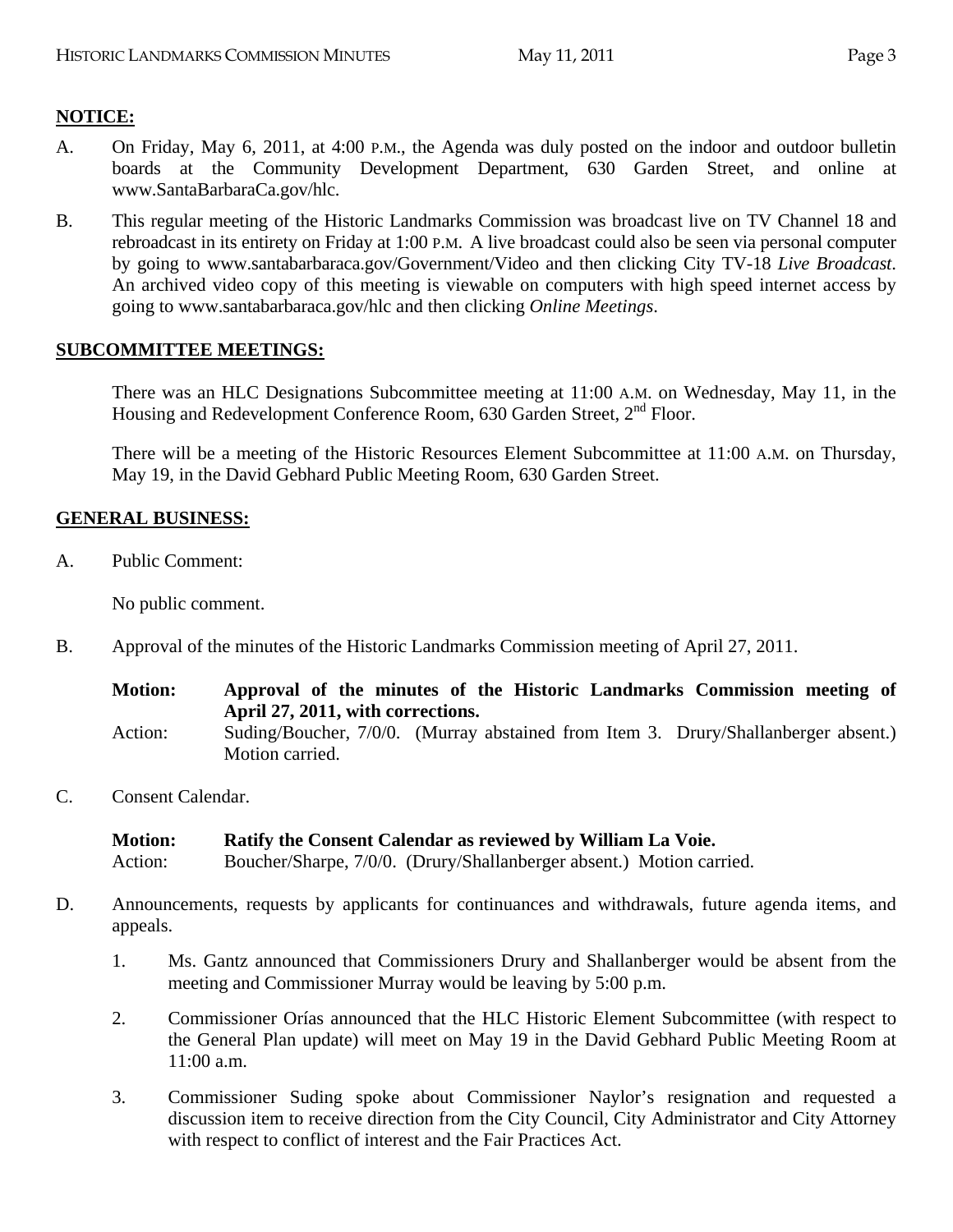Bettie Weiss, City Planner, expressed appreciation for Commissioner Naylor's service to the City as a member of the Historic Landmarks Commission in her capacity as Chair, participation in various subcommittees and other projects.

- 4. Renee Brooke, Senior Planner, announced that the subject of digital displays will be presented to City Council on May 24. Based on City Council direction, Staff has prepared proposed language to allow digital displays as exceptions to the Sign Ordinance.
- 5. Commissioners La Voie and Orías announced they would be abstaining from Item 6.
- 6. Commissioner Murray announced that at the May 3 City Council meeting the Council approved the request of Brinkerhoff Avenue residents to maintain the one-way street with angled parking configuration.
- E. Subcommittee Reports.

Commissioner Suding reported that there will be a meeting of the Highway 101 Operational Improvements on May 12, 2011, at 10:00 a.m. with respect to landscape selection and details.

Commissioner Boucher reported on the HLC Designations Subcommittee that met in the morning with respect to three properties that will be recommended City Council designate as City Landmarks. Mr. Jacobus listed the properties as 1156 N. Ontare Road, the tower of the Granada Theater, and the Moreton Bay Fig Tree (*Ficus macrophylla*) located at Cottage Hospital.

### **HISTORIC STRUCTURES REPORT**

### 1. **117-119 W MASON ST** R-4/SD-3 Zone

| (1:46) | Assessor's Parcel Number:  | 033-101-003            |
|--------|----------------------------|------------------------|
|        | <b>Application Number:</b> | MST2011-00123          |
|        | Owner:                     | Floyd R. Fleming Trust |
|        | Owner:                     | <b>Arthur Toga</b>     |
|        | Architect:                 | Dawn Sherry            |
|        |                            |                        |

(This is on the **City's List of Potential Historic Resources: "Contributing property to the Potential**  West Beach Historic District." Proposal for alterations and a 720 square foot, second-story addition to an existing 1,115 square foot, one-story single-family residence. No changes are proposed in the legal detached two-story garage with 666 square feet of garage space, a 156 square foot laundry room, and an 824 square-foot, second-story dwelling unit. Staff Hearing Officer approval is requested for a zoning modification for the addition to encroach into the required interior setbacks. Project requires Coastal Review on this 5,539 square foot parcel located in the appealable and non-appealable jurisdictions of the Coastal Zone. The project will result in total development on site of 3,481 square feet and will address violations called out in Zoning Information Report ZIR2010-00416.)

**(Review of Historic Structures/Sites Report prepared by Post/Hazeltine Associates. The report found that the structure is eligible for listing as a Structure of Merit and that the proposed alterations meet the Secretary of Interior Standards for rehabilitation and impacts would be less than significant.)** 

Present: Dr. Pamela Post and Timothy Hazeltine, Historical Consulants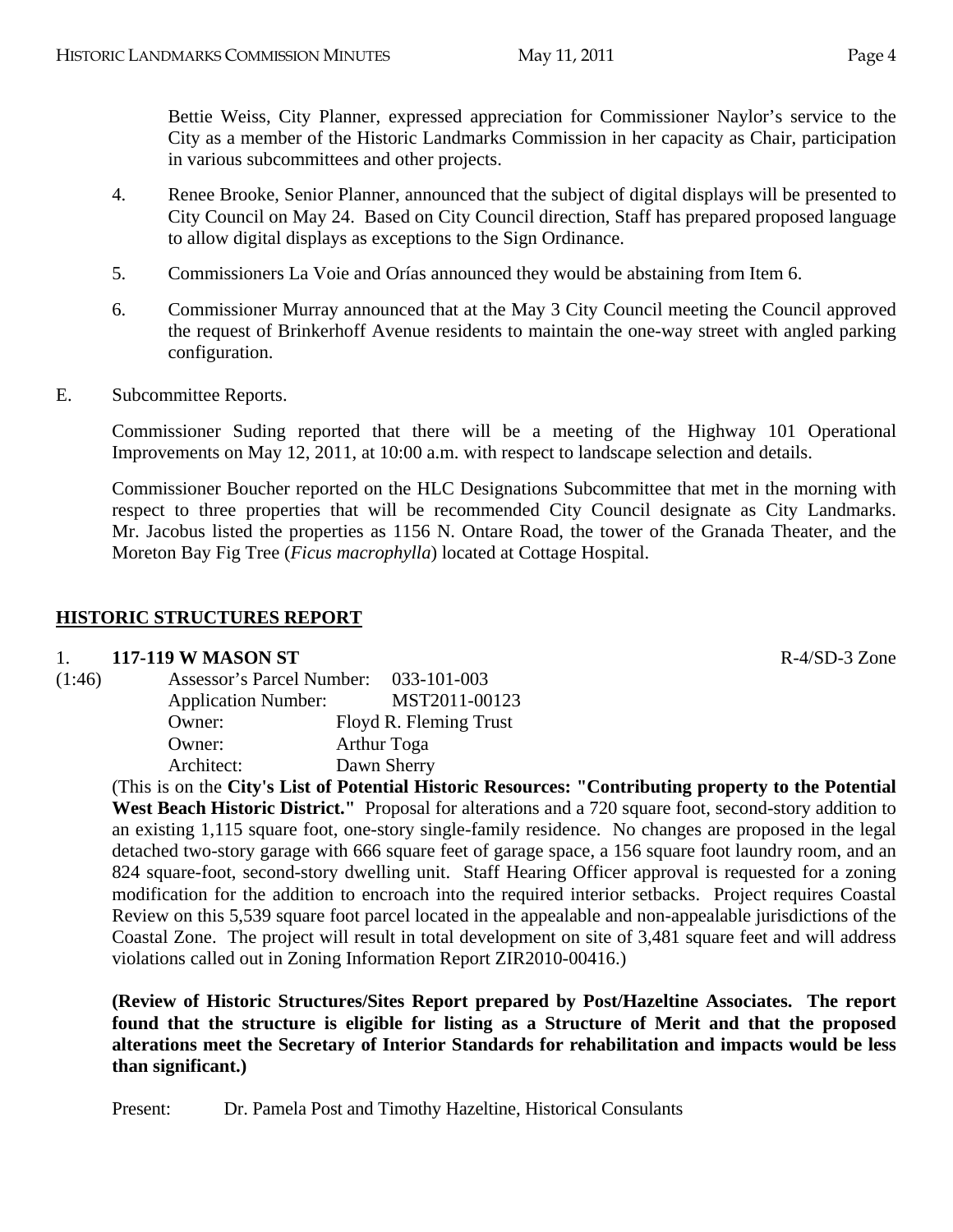Staff comments: Jake Jacobus, City Historian, stated that the report determines that the house is Structureof-Merit-worthy, that the proposal meets the Secretary of the Interior Standards and finds that it would have a less than significant impact on the house and surrounding historic properties.

Public comment opened at 1:48 p.m.

Kellam de Forest, local resident, commented on future neighborhood designation as historic district.

Public comment closed at 1:50 p.m.

### **Motion: Continued indefinitely to allow time for the preparers of the report to:**

- **1.** Include the character defining features of the roof pitch, ridgeline height and gable roof of the one story house.
- **2.** Address the adverse impacts of the addition, as indicated on Sheet A-2.2 on the north elevation plans, to both the residence and the current configuration of the neighborhood.

Action: La Voie/Suding, 7/0/0. (Drury/Shallanberger absent.) Motion carried.

# **CONCEPT REVIEW - NEW ITEM: PUBLIC HEARING**

### 2. **117 W MASON ST** R-4/SD-3 Zone

(2:05) Assessor's Parcel Number: 033-101-003 Application Number: MST2011-00123 Owner: Floyd R. Fleming Trust Owner: Arthur Toga Architect: Dawn Sherry

> (This is on the **City's List of Potential Historic Resources: "Contributing property to the Potential**  West Beach Historic District." Proposal for alterations and a 720 square foot, second-story addition to an existing 1,115 square foot, one-story single-family residence. No changes are proposed in the legal detached two-story garage with 666 square feet of garage space, a 156 square foot laundry room, and an 824 square-foot, second-story dwelling unit. Staff Hearing Officer approval is requested for a zoning modification for the addition to encroach into the required interior setbacks. Project requires Coastal Review on this 5,539 square foot parcel located in the appealable and non-appealable jurisdictions of the Coastal Zone. The project will result in total development on site of 3,481 square feet and will address violations called out in Zoning Information Report ZIR2010-00416.)

### **(Comments only; project requires Environmental Assessment, Staff Hearing Officer review of a Zoning Modification, and Coastal Review.)**

Present: Dawn Sherry and Gregg Pellegrini, Architects

Public comment opened at 2:15 p.m.

Kellam de Forest, local resident, commented on expansion of one-story structure towards the 119 duplex rather than a second-story addition.

Public comment closed at 2:18 p.m.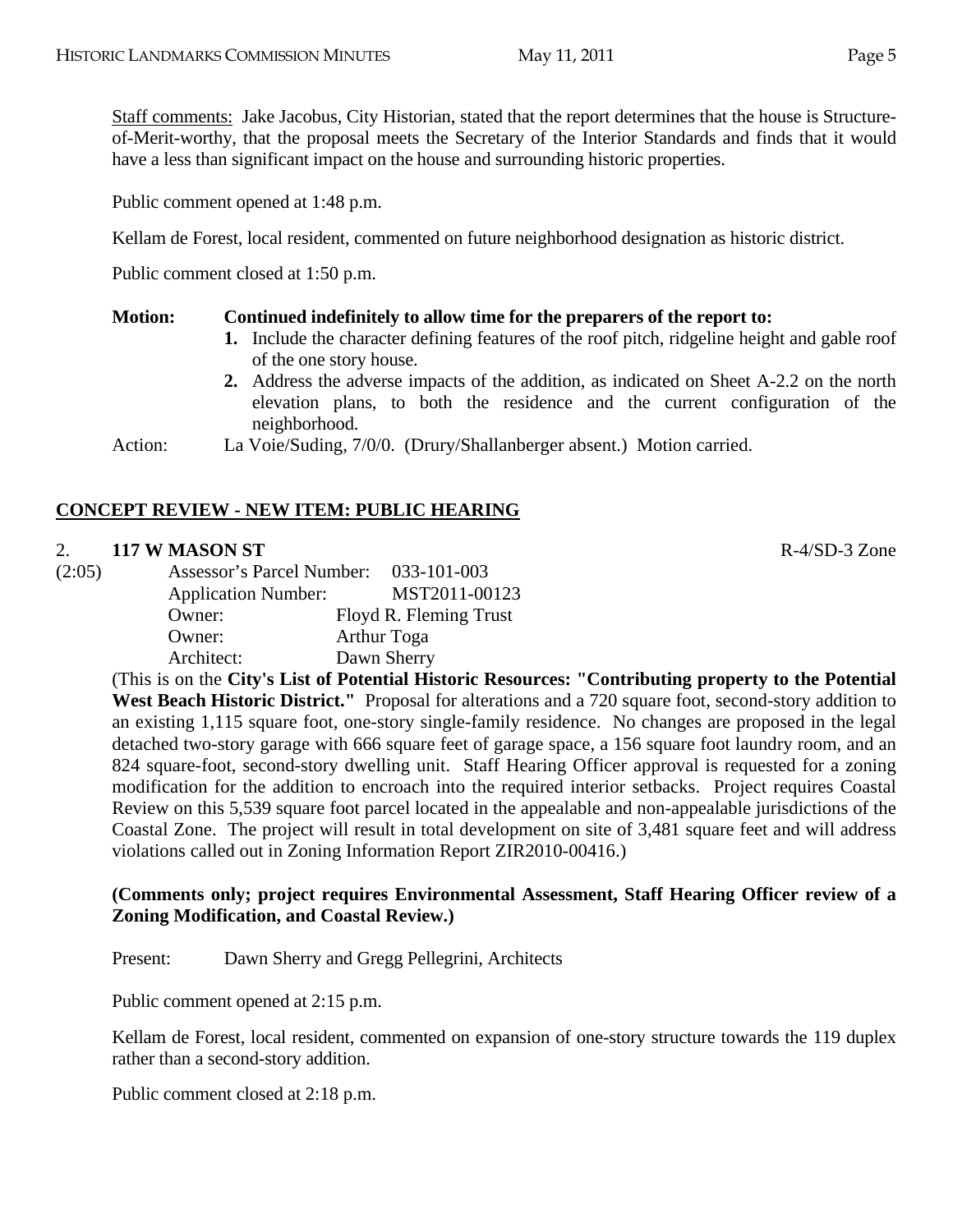### **Motion: Continued indefinitely with the following comments:**

- **1.** Support was expressed for the restoration of the window screen, the matching of the simplicity of building style, and the side yard setback encroachment modifications in an attempt to make continuous wall planes as appropriate in the style of architecture.
- **2.** Restudy the integration of the addition into the existing structure.
- **3.** Of concern is the size of the second story addition as currently proposed and its impact on both the neighborhood and the existing structure.
- **4.** It was recommended that the architect and owner see the property originally designed by Mary Osborne Craig and altered by Mark Shields located at 2100 Laguna Street for inspiration on second story additions.
- **5.** Provide profiles/sections of adjoining structures, including those to the rear.
- **6.** Retain the design of the existing chimney in the new chimneys. The exterior expression of the existing chimney should remain.

Action: La Voie/Suding, 7/0/0. (Drury/Shallanberger absent.) Motion carried.

### **CONCEPT REVIEW - NEW ITEM: PUBLIC HEARING**

### 3. **1321 ALAMEDA PADRE SERRA** A-1 Zone

| MST2011-00176                   |
|---------------------------------|
|                                 |
| <b>Peikert Group Architects</b> |
| Santa Barbara Middle School     |
|                                 |

(This is on the **City's List of Potential Historic Resources**. Proposal for exterior alterations to an existing school site including new windows and doors, parking lot slurry seal and restriping, and a new basketball court in the existing lower rear parking lot. New electrical service upgrade under separate permit.)

### **(Project requires Environmental Assessment.)**

| Present: | Lisa Plowman, Planning Manager   |
|----------|----------------------------------|
|          | April Palencia, Architect        |
|          | Brian McWilliams, Head of School |

Public comment opened at 2:40 p.m. and was reopened at 2:52 p.m.

Kellam de Forest, local resident, commented on the history of the building, the original architect and the original name of the school.

Paul Welterlen, neighbor, expressed concerns related to design review and items not related to design review (Conditional Use Permit).

Beverly Johnson Trial, neighbor, expressed concerns not related to design review (traffic).

Public comment closed at 2:42 p.m. and was reclosed at 3:02 p.m.

Bettie Weiss, City Planner, spoke with respect to the comments from the public not related to design review.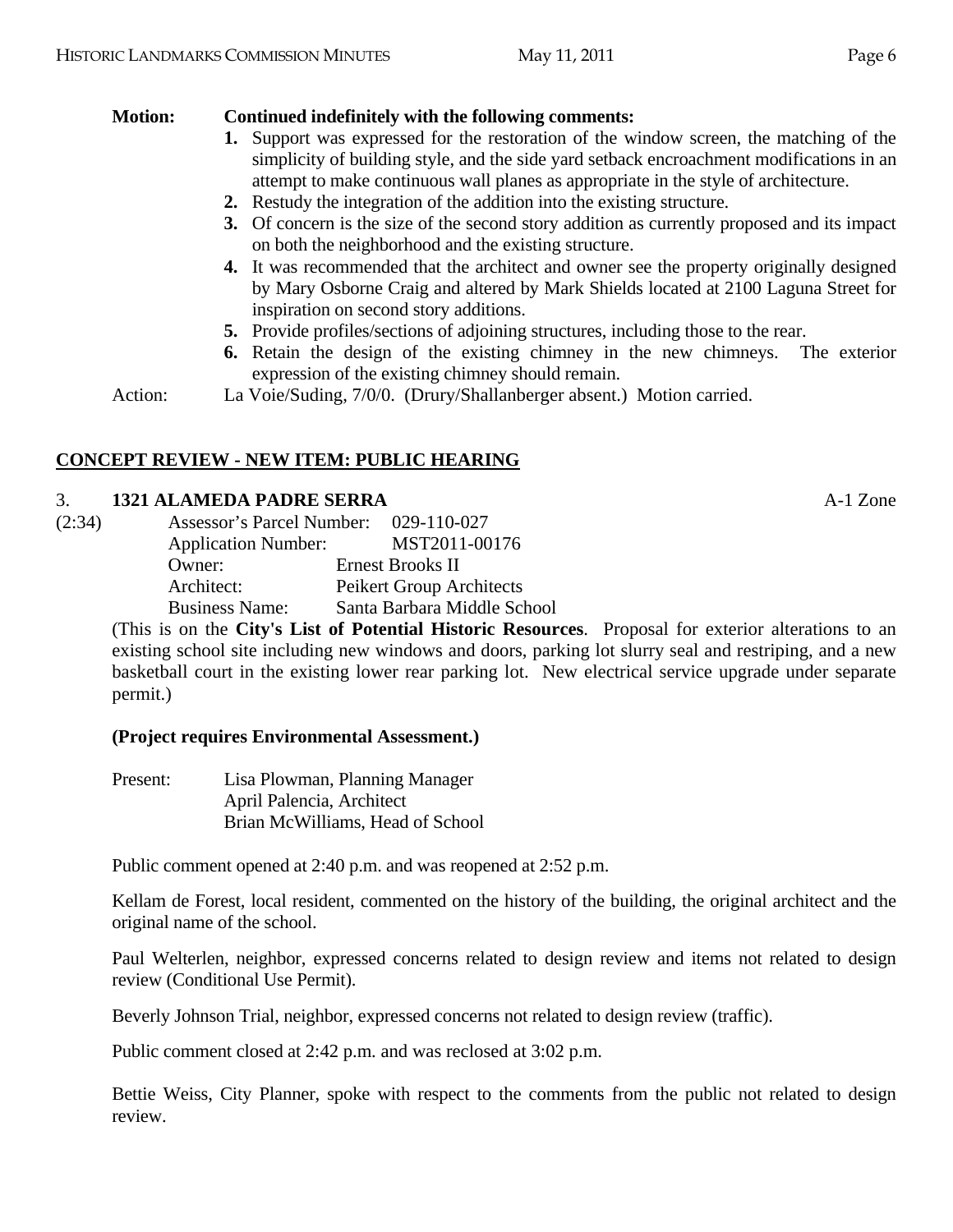### **Motion: Continued two weeks with the following comments:**

- **1.** Provide details that accurately match the existing windows in both configuration and profile, particularly the ogee molding for the windows and proposed doors.
- **2.** Future agendas should have an accurate project description reflecting what is to be reviewed by the Commission.
- **3.** It was noted that only the windows and doors were reviewed by the Commission, not any of the site work.
- Action: La Voie/Suding, 7/0/0. (Drury/Shallanberger absent.) Motion carried.

# **CONCEPT REVIEW - CONTINUED**

### 4. **PASEO NUEVO** C-2 Zone

(3:06) Assessor's Parcel Number: 037-400-002 Application Number: SGN2010-00151 Owner: City of Santa Barbara Redevelopment Agency Property Manager: Macerich Management Company

(Concept review of a proposal to revise the existing **sign program** with updated wayfinding/trailblazer signage, updated logo typeface for better signage legibility, and the introduction of a new flag program.)

**(Second Concept Review. Project was last reviewed on November 10, 2010, and by the Paseo Nuevo** *Ad hoc* **Subcommittee on March 30, 2011. Action may be taken if sufficient information is provided.)** 

Present: Nick Igel, Designer Trey Lindle, Macerich Management Company Tim Murphy, Development Manager

Public comment opened at 3:17 p.m.

Kellam de Forest, local resident, expressed opposition to the proposed font.

Public comment closed at 3:18 p.m.

### **Motion: Continued four weeks with the following comments:**

- **1.** Ironwork should be substantial for traditional construction.
- **2.** All elements need to be in accordance with the design standards described in the El Pueblo Viejo Landmark District Guidelines.
- **3.** Font style should be more Hispanic.
- **4.** Letter height shall not exceed ten inches in height per the Sign Ordinance.
- **5.** The Commission does not support the closure, enclosing or narrowing of the entrance to any of the *paseos*, particularly the De la Guerra Street *paseo*.
- Action: La Voie/Boucher, 7/0/0. (Drury/Shallanberger absent.) Motion carried.

The Commission expressed appreciation for the Paseo Nuevo Branding *Ad hoc* Subcommittee's efforts with respect to this project.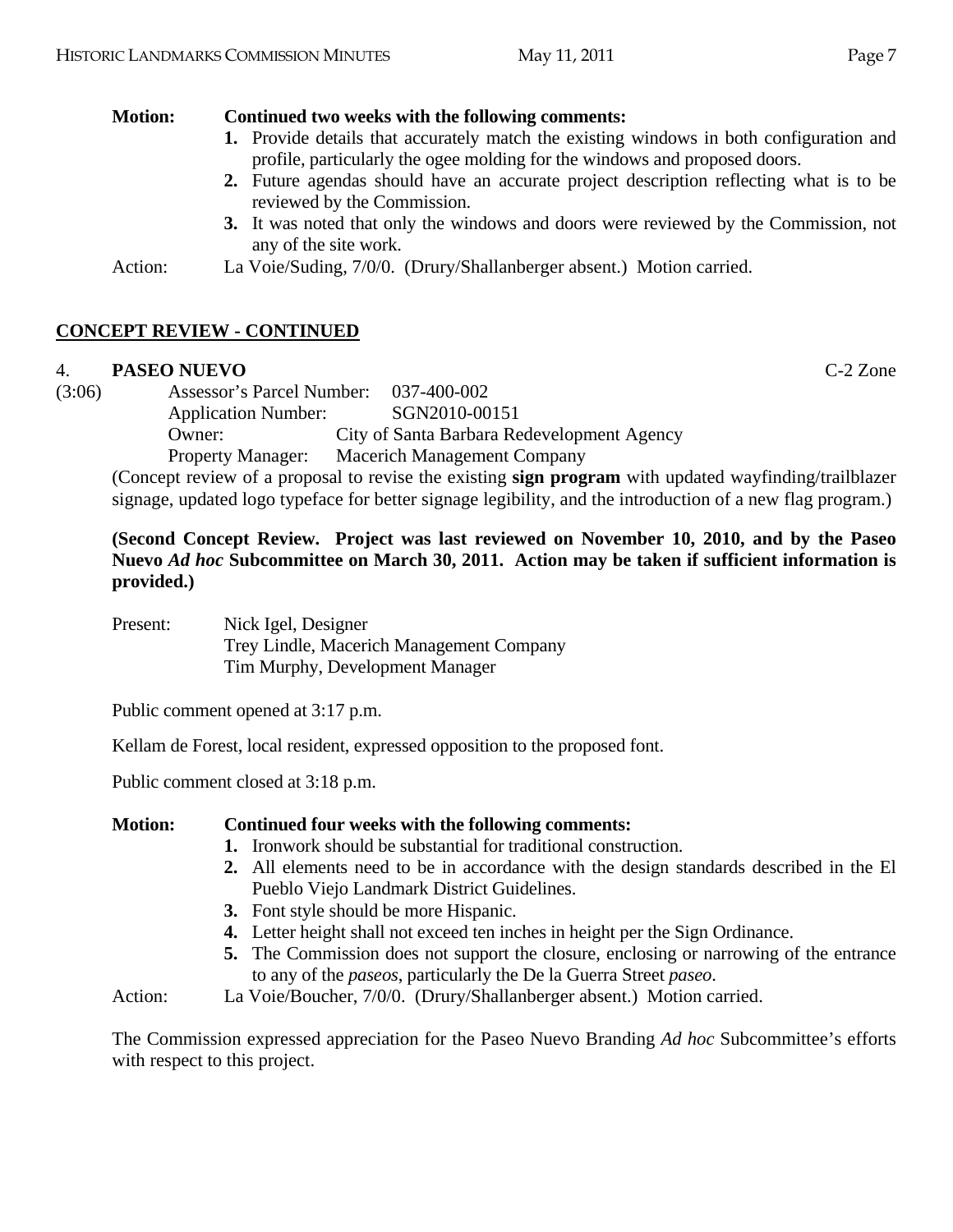# **CONCEPT REVIEW - NEW ITEM: PUBLIC HEARING**

# 5. **33 E MICHELTORENA ST** R-O Zone

(3:38) Assessor's Parcel Number: 027-232-014 Application Number: MST2011-00180 Owner: Archdioces of Los Angeles Applicant: Joe Chenoweth Architect: Archart

> (This is on the **City's List of Potential Historic Resources: "Notre Dame School."** Proposal to remove an existing nine foot tall chain link fence and erect a new eight foot tall ornamental iron fence alongside an existing hedge that is 12 feet in height along both front lot lines. Also included in the proposal is to remove a portion of the existing asphalt paving at the corner of Anacapa and Micheltorena Streets for a new planting area. Staff Hearing Officer approval is requested for zoning modifications to allow the fence and hedge to exceed 42" at the front lot lines.)

# **(Project requires Environmental Assessment and Staff Hearing Officer review of Zoning Modifications.)**

Present: Joe Chenoweth, Applicant

Public comment opened at 3:42 p.m.

Kellam de Forest, local resident, commented on the history of the fencing and its importance with respect to security.

Public comment closed at 3:44 p.m.

# **Motion: Continued indefinitely with the following comments:**

- **1.** Staff should refer this property to the HLC Designations Subcommittee for possibly designating the building as a Structure of Merit.
- **2.** The modification for the 12 foot hedge and the eight foot fence within the front yard setback is supportable.
- **3.** Provide a detail of the fence at half inch or greater scale.
- **4.** Eliminate the scroll work on the pickets.
- **5.** Extend the posts of the fence above the top rail and perhaps add a finial.
- **6.** Demonstrate emergency access hardware.
- **7.** Retain the scroll work on the handrail on the Micheltorena Street stair.
- **8.** Seek determination from the Transportation Division on location of the vehicular gate on Anacapa Street.
- **9.** The planting on the corner of Micheltorena and Anapaca Streets should be low in nature for visibility.
- Action: La Voie/Boucher, 7/0/0. (Drury/Shallanberger absent.) Motion carried.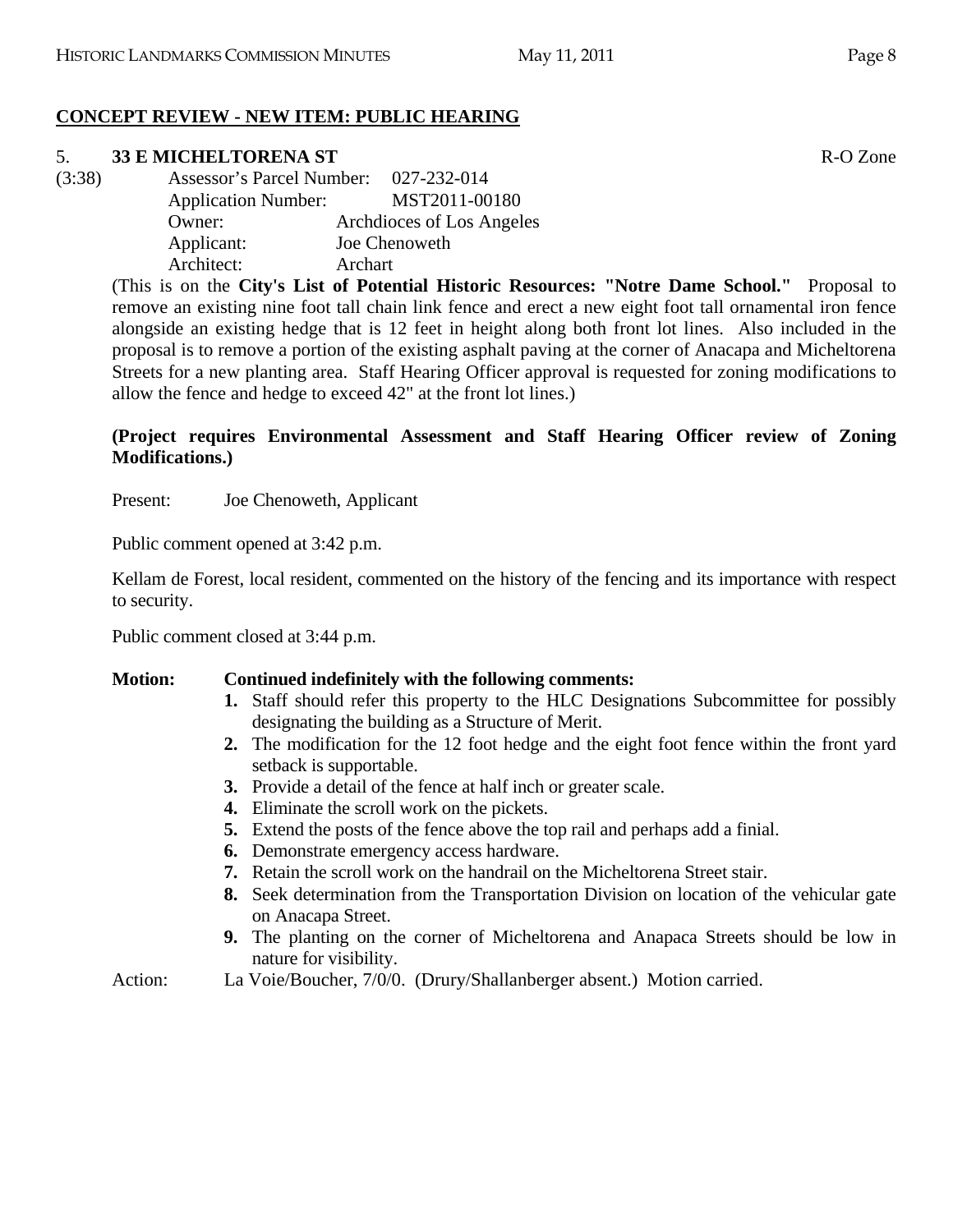### **CONCEPT REVIEW - CONTINUED**

### 6. **125 STATE ST** HRC-2/SD-3 Zone

(4:00) Assessor's Parcel Number: 033-075-012 Application Number: MST2009-00119 Owner: Redevelopment Agency of Santa Barbara Applicant: Children's Museum of Santa Barbara Agent: Trish Allen, SEPPS, Inc. Architect: B3 Architects and Planners

(This is a revised project description. The project site contains the 455 square foot "**Signalman's Building," which has been determined to be eligible for listing on the National Register of Historic Places.** The project includes a new 16,691 square foot, three-story building to be used as the Children's Museum of Santa Barbara with indoor and outdoor galleries, a courtyard, and roof terrace. The maximum building height would be 40 feet. The project also includes two uncovered parking spaces accessed from Kimberly Avenue and pedestrian access on the south side of the site connecting State Street and Kimberly Avenue. The proposal received a Preliminary Community Priority Designation by City Council on April 7, 2009.)

**(Fourth Concept Review. Comments only; project requires Environmental Assessment and Planning Commission review of Zoning Modifications, a Development Plan, a Coastal Development Permit, and Final Community Priority Designation. Project was last reviewed on February 17, 2010.)** 

Present: Trish Allen, Agent Barry Berkus, Architect Susan Van Atta, Landscape Architect Allison De Busk, City Project Planner

Public comment opened at 4:11 p.m. and, as no one wished to speak, it was closed.

### **Motion: Continued indefinitely with positive comments to the Planning Commission:**

- **1.** Appreciation was expressed for the changes made by the applicant that reflect a response to comments previously made by the Commission.
- **2.** The size, mass, bulk, height, and scale of the project are appropriate for its location and neighborhood.
- **3.** Resolve the guardrail around the parapet.
- **4.** Provide details of the mosaic.
- **5.** The trash enclosure as proposed is supportable and provides a significant opportunity for landscape screening.
- Action: Suding/Sharpe, 4/1/2. (Boucher opposed. La Voie/Orías abstained. Drury/Shallanberger absent.) Motion carried.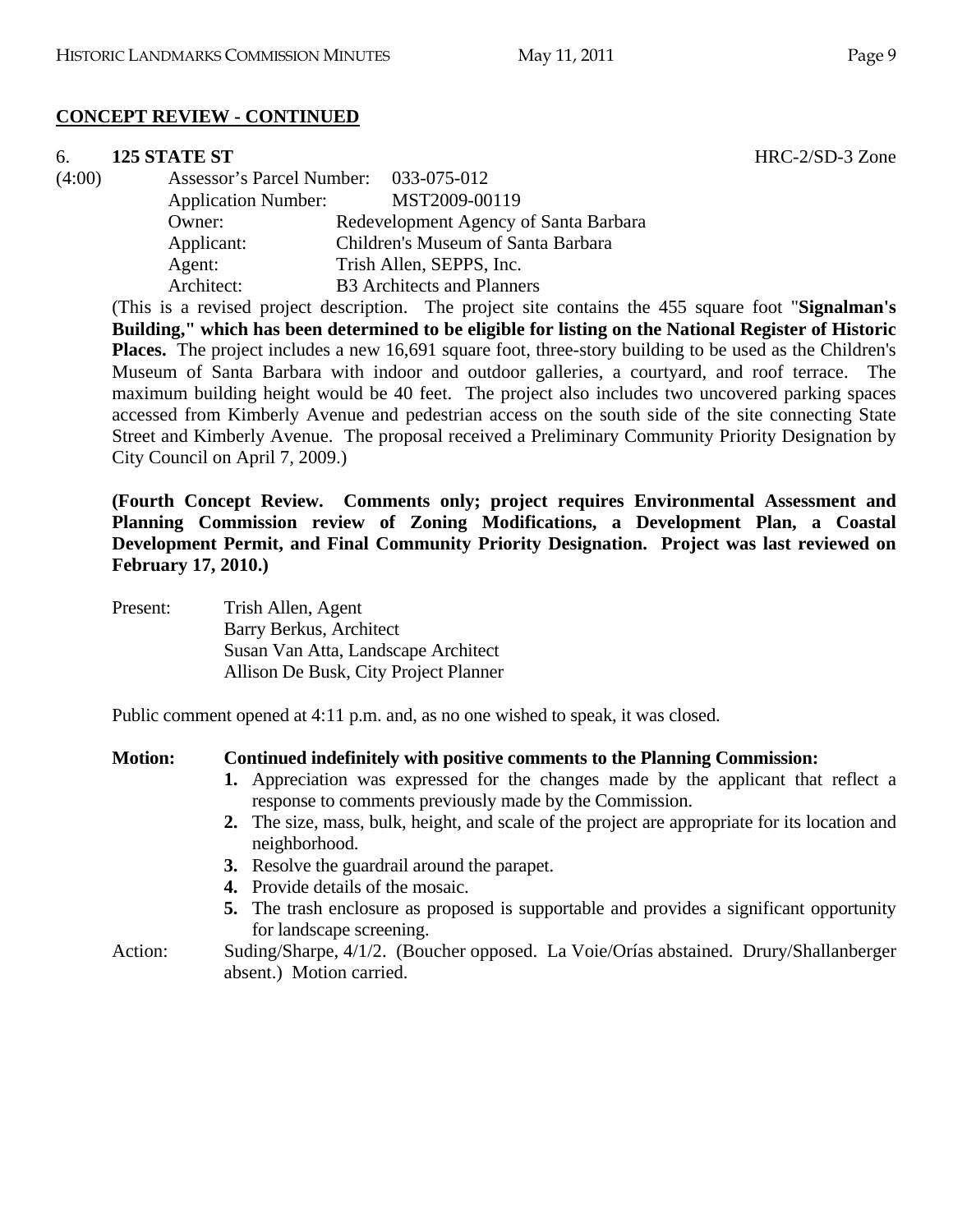# **CONCEPT REVIEW - CONTINUED**

# 7. **1201 STATE ST** C-2 Zone

(4:31) Assessor's Parcel Number: 039-182-021 Application Number: MST2011-00159 Owner: Charles D. Ealand Applicant: Eric Swenumson Business Name: Maggie's

(This is a revised project description: Proposal for a 495 square foot addition and exterior alterations at the former State and A Bar and Grill. The proposal includes approximately 836 square feet of new solid roof over the existing outdoor dining patio, new ADA compliant entry ramp at the State Street frontage, new outdoor patio bar, and new awning. The proposed 495 square foot addition will be located at the rear of the site and will not be visible from either State or E. Anapamu Streets. All new signage to be reviewed under a separate Sign Committee application.)

# **(Second Concept Review. Project requires Environmental Assessment. Project was last reviewed on April 27, 2011.)**

Present: Clay Aurell and Eric Behr, Architects Barry Shulman, Business Owner

Public comment opened at 4:45 p.m.

Kellam de Forest, local resident, commented on the importance of this corner, the patio, and design of the entry.

Public comment closed at 4:47 p.m.

# **Motion: Continued four weeks with the following comments:**

- **1.** The landscape plan is exemplary.
- **2.** Study the entry off of State Street; perhaps using wood elements to define that entry.
- **3.** Simplify the light fixtures and ironwork.
- **4.** Prepare an elevation of the bar opening.
- **5.** Study using terracotta colored ballast as the roof material.
- Action: Suding/Boucher, 7/0/0. (Drury/Shallanberger absent.) Motion carried.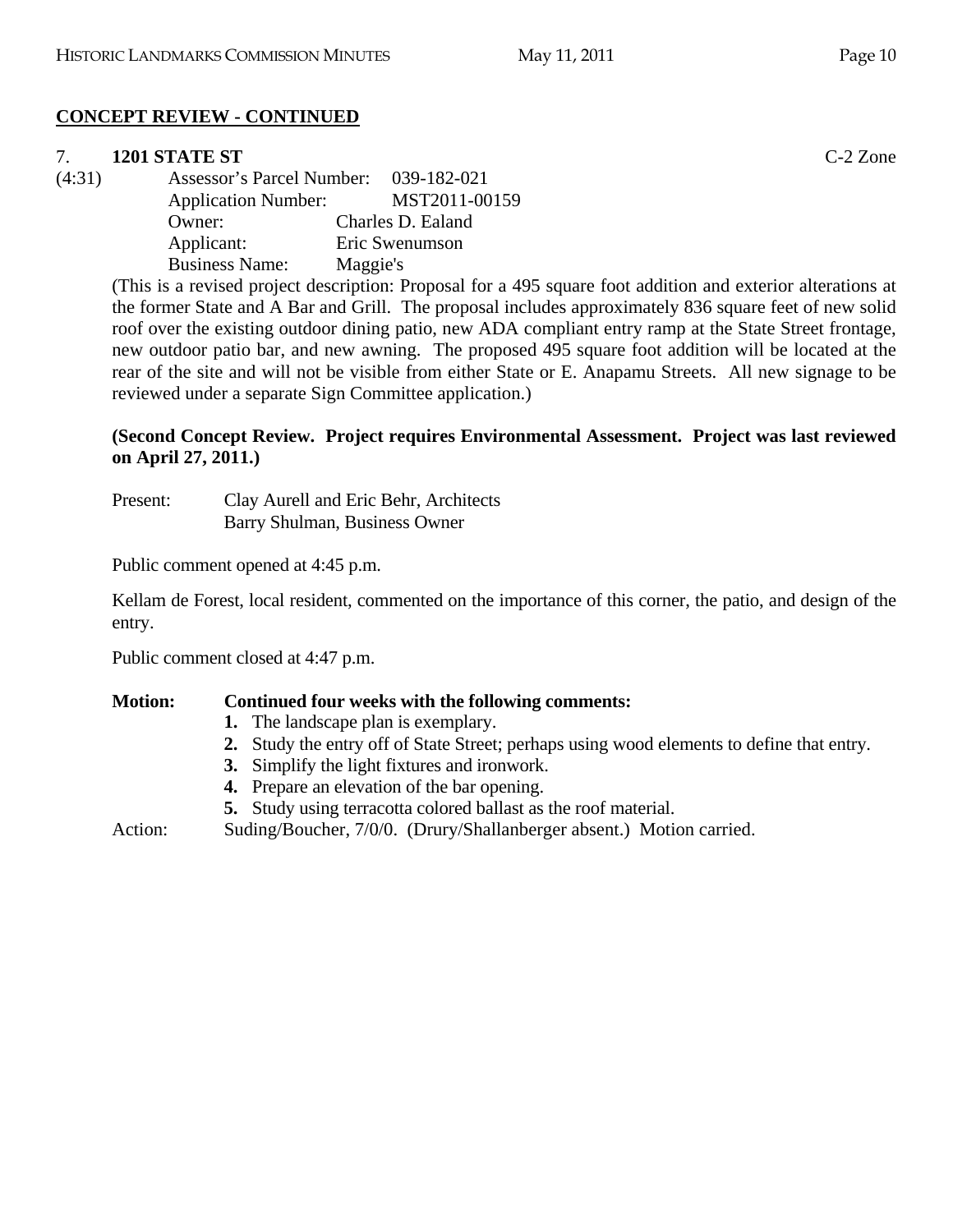# **CONSENT CALENDAR**

### **FINAL REVIEW**

### A. **813 ANACAPA ST C-2 Zone**

| Assessor's Parcel Number:  | 037-052-033           |
|----------------------------|-----------------------|
| <b>Application Number:</b> | MST2010-00372         |
| Owner:                     | SIMA El Paseo, LP     |
| Applicant:                 | <b>Thomas McMahon</b> |
| <b>Business Name:</b>      | Wine Cask             |

(This is a **City Landmark and is on the National Register of Historic Places: "El Paseo."** Proposal to permit as-built improvements on the Anacapa Street streetscape and in an interior courtyard at El Paseo including the restoration of an existing historic fountain and new exterior dining furniture including chairs, tables, heaters, and umbrellas. This project will address violations called out in enforcement case ENF2010-00359.)

**(Final Approval of project details and change to scope of work to allow two tables and eight chairs to be placed in the Anacapa Street arcade in front of the storefront.)** 

**Final Approval of details with the condition that rigging details and fabric sample shall return to Staff.** 

# **REVIEW AFTER FINAL**

### B. **1900 LASUEN RD R-2/4.0/R-H Zone R-2/4.0/R-H Zone**

| Assessor's Parcel Number: 019-170-022 |                                                  |
|---------------------------------------|--------------------------------------------------|
| <b>Application Number:</b>            | MST2007-00140                                    |
| Owner:                                | <b>Orient Express Hotels</b>                     |
| Applicant:                            | El Encanto, Inc.                                 |
| Agent:                                | Suzanne Elledge Planning & Permitting Services   |
| Architect:                            | Henry Lenny                                      |
| Architect:                            | Gensler                                          |
|                                       | Landscape Architect: Katie O'Reilly-Rogers, Inc. |
| <b>Business Name:</b>                 | El Encanto Hotel                                 |

(The project site has been designated a **Structure of Merit**. The proposed project is a **Revised Master Plan** for the El Encanto Hotel consisting of the following components: 1) three, one-story cottages (#37, 38 & 39) containing operations/back of house facilities above an underground, 42-space, valet parking garage in the northwest corner. Components of the utility distribution facility would be located in cottage 39, in the underground parking garage, and underneath cottage 29; 2) Mission Village, consisting of 6 new cottages with an underground valet parking garage below in the northeast corner; 3) new Cottages 27 and 28, which were previously approved and then eliminated; 4) a swimming pool with a fitness center below; 5) realignment of the sandstone wall at the main driveway entrance on Alvarado Place; and 6) a new trash enclosure, screening gate, retaining walls and landscaping at the service area adjacent to the Main Building.)

**(Review of new roof vents on back of house Cottages and Mission Village Cottages, and change in roof pitch over Cottage 37 main entry door and west side of Cottage 34B.)**